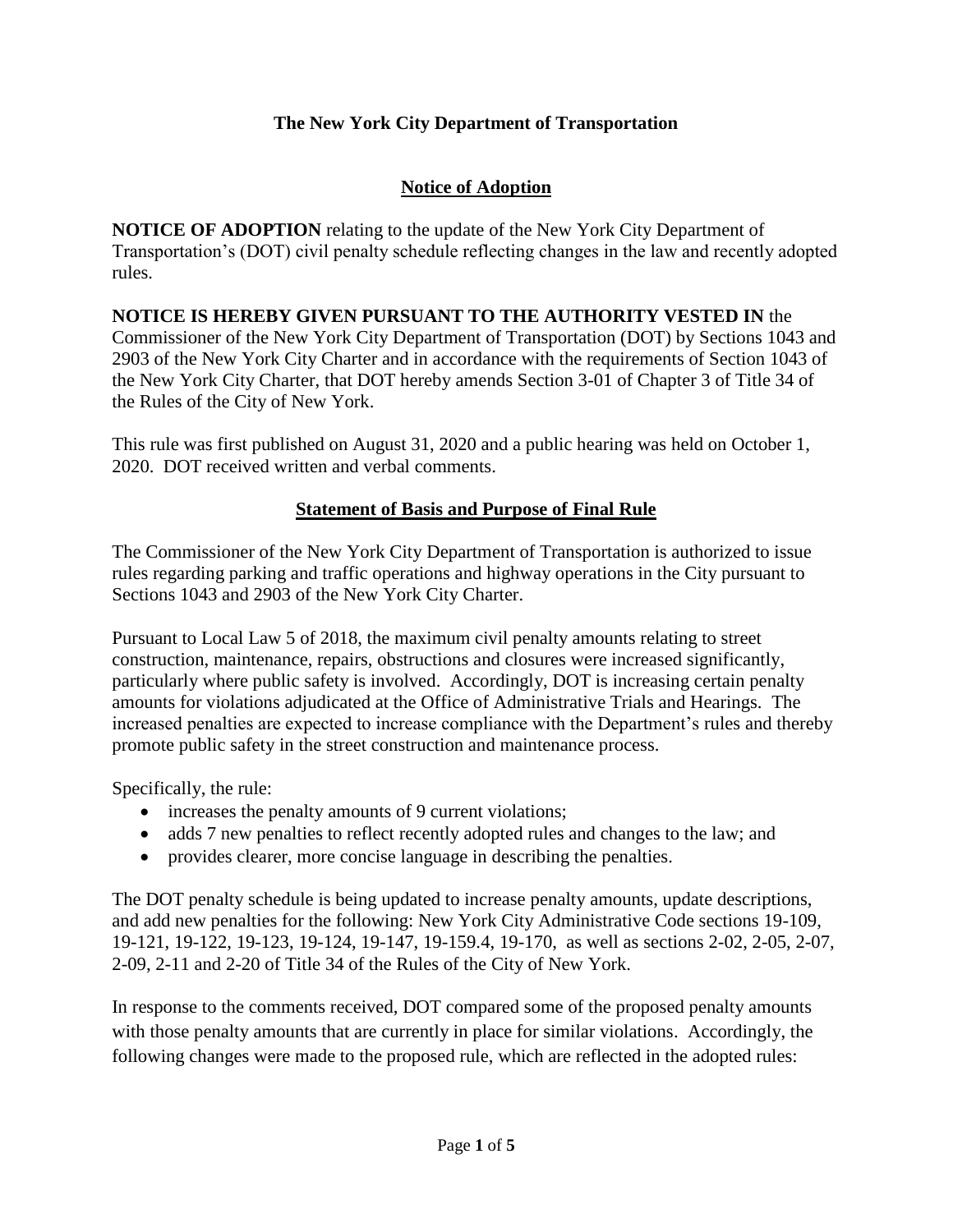- Decreased the proposed penalty amount for failure to post "Steel Plates Ahead" or "Raise Plow" sign from \$750 to \$500.
- Decreased the proposed penalty amount for failure to obtain DOT permit for any changes to, or installation of, temporary construction, parking or regulatory signs and supports from \$1500 to \$750.
- Decreased the proposed penalty amount for installation of an overhead shunt or wraparound shunt without a DOT permit from \$750 to \$500.
- Decreased the proposed penalty amount for installation of street shunt without a DOT permit from \$1200 to \$750.

New material is underlined. [Deleted material is in brackets.]

"Shall" and "must" denote mandatory requirements and may be used interchangeably in the rules of this department, unless otherwise specified or unless the context clearly indicates otherwise.

# **Rule Amendment**

**Section 1.** Section 3-01 of Title 34 of the Rules of the City of New York is amended to read as follows:

# **CHAPTER 3**

# **PENALTY SCHEDULE**

#### **§ 3-01. Department of Transportation Penalty Schedule.**

All citations are to the Administrative Code of the City of New York or to this Title.

Except as otherwise noted or provided in the relevant rule or law, a second or subsequent violation is a violation by the same respondent of the same provision of law, with a date of occurrence within 6 months of the date of occurrence of the previous violation.

When a respondent is found to be in violation of any of the following provisions of the Administrative Code or this Title, any civil penalty recommended by the Hearing Officer under 48 RCNY, § 6-17(c)(3), any default penalty imposed pursuant to 48 RCNY § 6-20(b) and subject to  $\S$  1049-a(d)(1)(d) of the Charter, and any civil penalty imposed for admissions of violation(s) pursuant to 48 RCNY §6-09(a) or late admissions pursuant to 48 RCNY § 3-17 will be imposed in accordance with the following penalty schedule: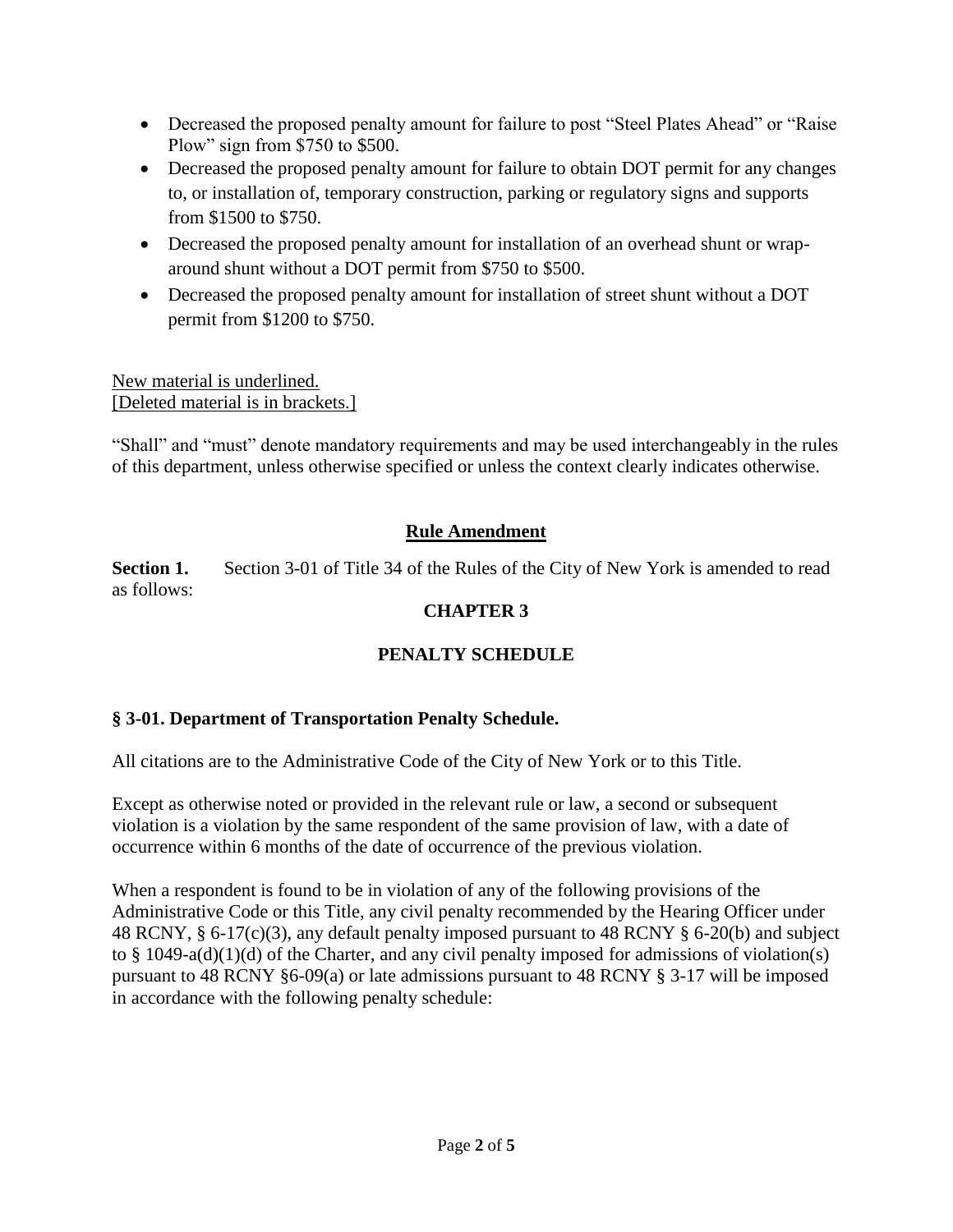| <b>Section</b>                | <b>Description</b>                                                                                                                                      | <b>Penalty</b><br>\$) | <b>Default</b><br>\$) |
|-------------------------------|---------------------------------------------------------------------------------------------------------------------------------------------------------|-----------------------|-----------------------|
| Admin. Code<br>$19-109(a)$    | Failure to provide adequate protection to persons and/or<br>property at worksite                                                                        | 1,200                 | 3,600                 |
| Admin. Code<br>$19-121(a)$    | Obstruction of any portion of street with [Construction]<br>construction materials/equipment [stored on street]<br>without DOT permit                   | 750                   | 2,250                 |
| Admin. Code<br>$19-121(b)(2)$ | Debris/construction materials obstructing<br>[gutters/sidewalk, etc.] sidewalks, gutters, crosswalks, and<br>driveways without DOT permit               | 250                   | 750                   |
| Admin. Code<br>$19-121(b)(3)$ | Construction material/equipment without proper<br>[reflective] markings capable of producing a warning<br>glow                                          | 250                   | 750                   |
| Admin. Code<br>$19-121(b)(4)$ | Material/equipment without name, $[\&]$ address, and<br>telephone number of owner                                                                       | 100                   | 300                   |
| Admin. Code<br>$19-121(b)(7)$ | Obstruction of fire hydrant or bus stop or other area with<br>construction material or equipment, which would impair<br>safety or convenience of public | 500                   | 1,500                 |
| Admin. Code<br>19-122         | Failure to remove [Sand/dirt/rubbish/debris] sand, dirt,<br>rubbish, or debris [not removed] from site within 7 days                                    | 250                   | 750                   |
| Admin. Code<br>19-123         | Placement of [Commercial] commercial refuse container<br>[stored] on the street without DOT permit                                                      | 750                   | 2,250                 |
| Admin. Code<br>$19-124(a)$    | Erect or maintain [Canopy] canopy over the sidewalk<br>without DOT permit                                                                               | 100                   | 300                   |
| Admin. Code<br>$19-147(d)$    | Failure to replace loose, slippery or broken utility<br>maintenance hole (manhole) covers, castings, and other<br>street hardware                       | 250                   | 750                   |
| Admin. Code<br>19-159.4       | Failure to equip concrete mixer truck driven in or through<br>the city of New York with chute closure device during the<br>transport of liquid concrete | 1,000                 | 3,000                 |
| Admin. Code<br>$19-170(c)(3)$ | Parking a tractor-trailer combination, tractor, truck trailer<br>or semi-trailer on a residential street from 9pm to 5am<br>(FIRST OFFENSE)             | 400                   | 400                   |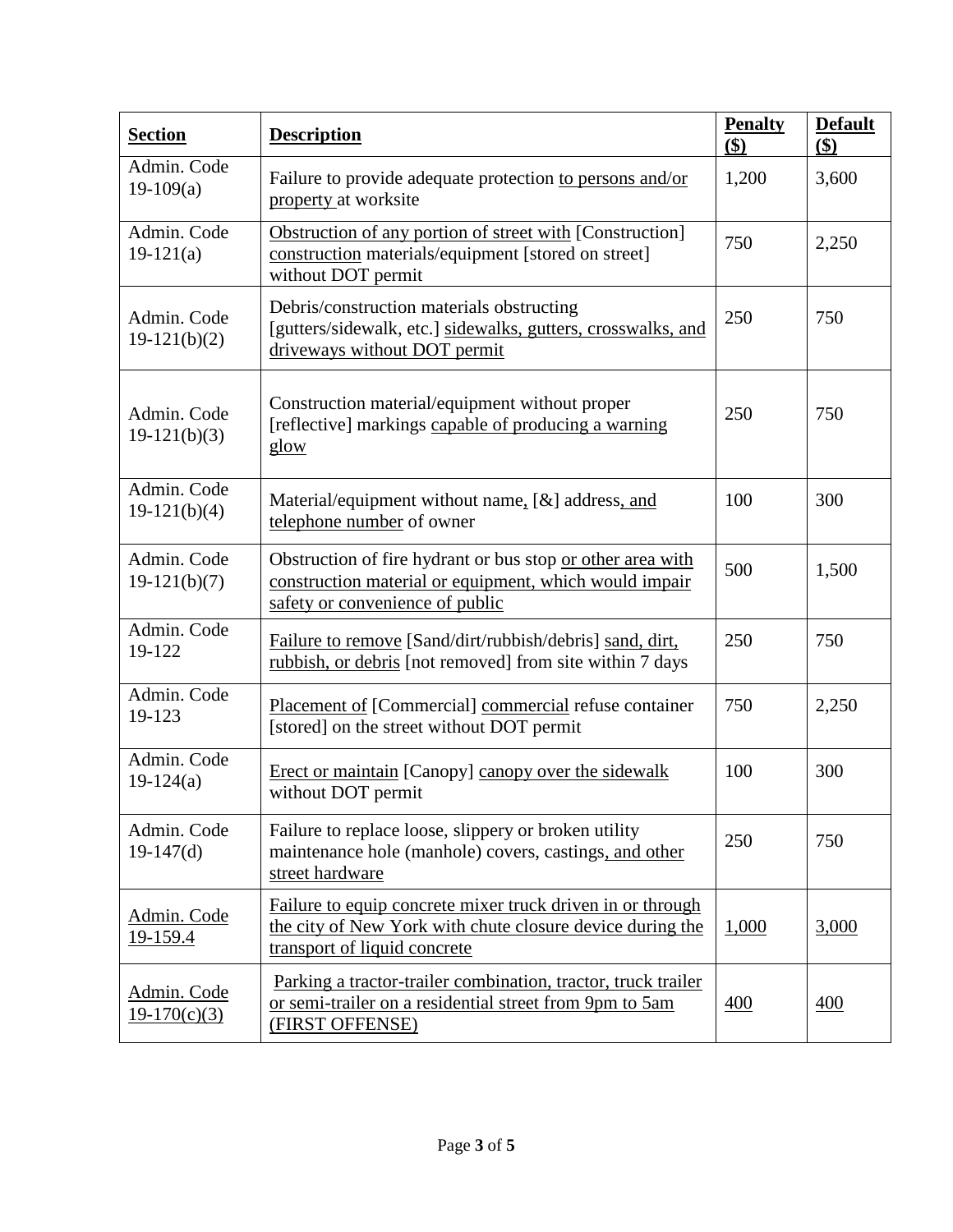| Admin. Code<br>$19-170(c)(3)$     | Parking a tractor-trailer combination, tractor, truck trailer<br>or semi-trailer on a residential street from 9pm to 5am<br>(SECOND OR SUBSEQUENT OFFENSE WITHIN SIX<br><b>MONTHS</b> )                                                           | 800                   | 800                     |
|-----------------------------------|---------------------------------------------------------------------------------------------------------------------------------------------------------------------------------------------------------------------------------------------------|-----------------------|-------------------------|
| 34 RCNY 2-<br>05(d)(10)           | Failure to provide space within the storage area for<br>loading [&] and unloading of construction materials [on<br>the roadway]                                                                                                                   | 250                   | 750                     |
| 34 RCNY 2-<br>05(d)(16)           | Failure to [house] carry overhead [cables/hoses/wires]<br>equipment hoses, cables, or wires across the sidewalk<br>with 14 feet minimum clearance [on the sidewalk]                                                                               | 250                   | 500                     |
| 34 RCNY 2-<br>05(i)(1)            | Crossing sidewalk for the delivery or removal of any<br>construction material or equipment on the street by<br>vehicle or motorized equipment where there is no<br>approved drop curb (driveway) [with a motorized vehicle]<br>without DOT permit | 250                   | 500                     |
| 34 RCNY 2-<br>07(a)(2)            | [Opening a utility access cover without an authorization<br>number] Failure to obtain an emergency number if<br>opening an underground street access cover to perform<br>emergency work during an embargo.                                        | 1,500                 | 5,000                   |
| 34 RCNY 2-<br>07(b)(2)            | Failure to repair defective street condition found within an<br>area extending 12 inches outward from the perimeter of<br>the cover/grating                                                                                                       | $[250]$<br>750        | [750]<br>2,250          |
| 34 RCNY 2-09<br>(f)(4)(xiv)       | Except as in NYC Administrative Code § 19-152, failure<br>to install pedestrian ramp as per DOT drawings                                                                                                                                          | [400]<br><u>1,500</u> | [1,000]<br>4,500        |
| 34 RCNY 2-<br>11(e)(10)(ii)       | Failure to properly place and ramp plating and decking a<br>minimum of 12 inches beyond the edge of the trench                                                                                                                                    | 1,200                 | 3,600                   |
| 34 RCNY 2-<br>11(e)(10)(v)        | Failure to post "Steel Plates Ahead" or "Raise Plow" sign;<br>[failure to countersink plates flush with roadway]                                                                                                                                  | [250]<br>500          | $[750]$<br><u>1,500</u> |
| <u>34 RCNY 2-</u><br>11(e)(10)(v) | Failure to countersink plates flush with roadway                                                                                                                                                                                                  | 1,000                 | 3,000                   |
| 34 RCNY 2-<br>11(e)(10)(vi)       | Failure to use [skid resistant] plating and/or decking that<br>is skid-resistant in its entirety on roadway                                                                                                                                       | 1,000                 | [5,000]<br>3,000        |
| 34 RCNY 2-11<br>(e)(12)(ix)       | Failure to obtain DOT permit for any changes to, or<br>installation of, temporary roadway pavement markings<br>[and temporary construction, parking or regulatory signs<br>and supports]                                                          | 750                   | 1,000                   |